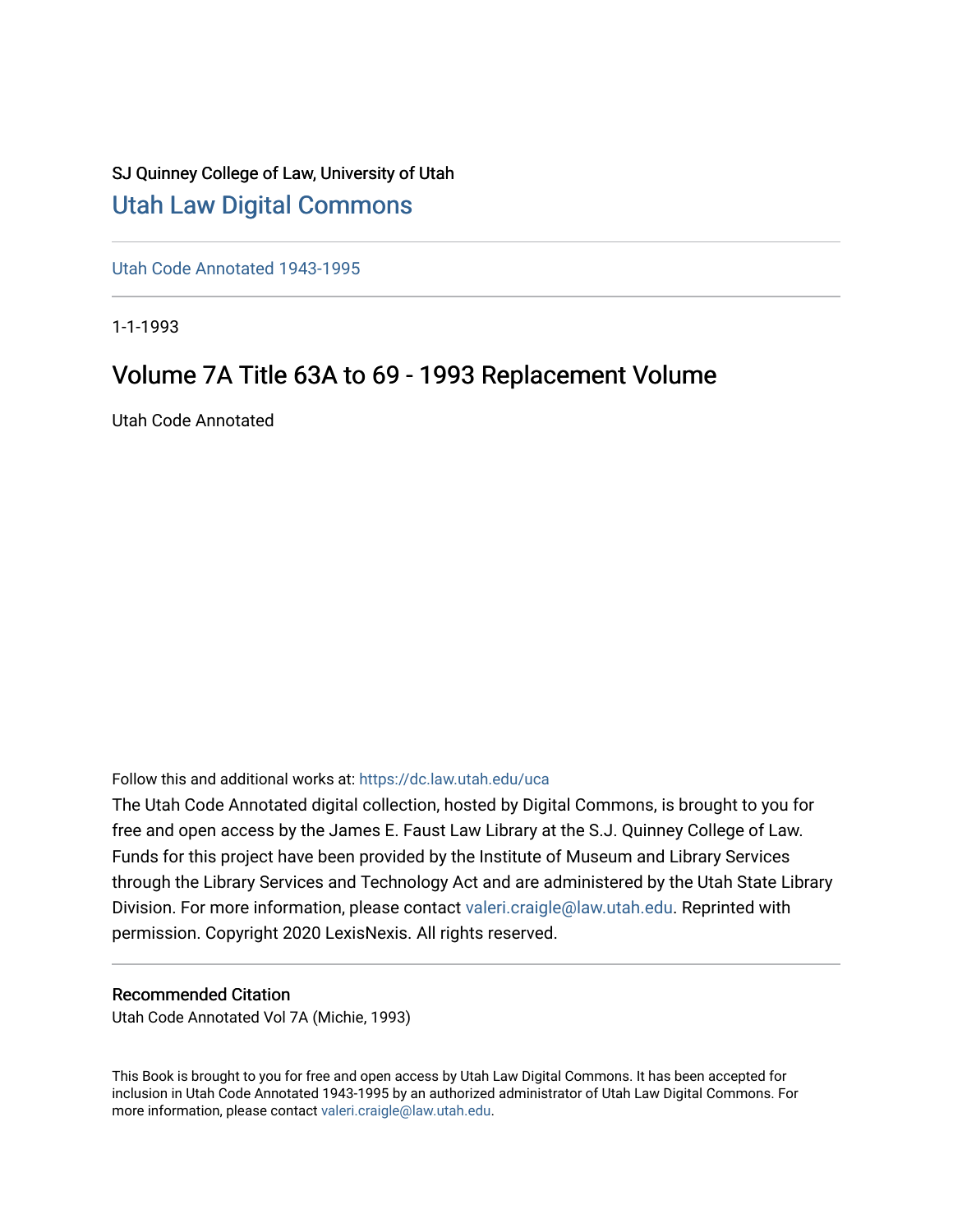# **UTAH CODE ANNOTATED**

**1953** 

**Contract Contract** 

# **VOLUME 7A**

## **1993 REPLACEMENT**

**Title 63A to Title 69** 

THE MICHIE COMPANY *Law Publishers*  Charlottesville, Virginia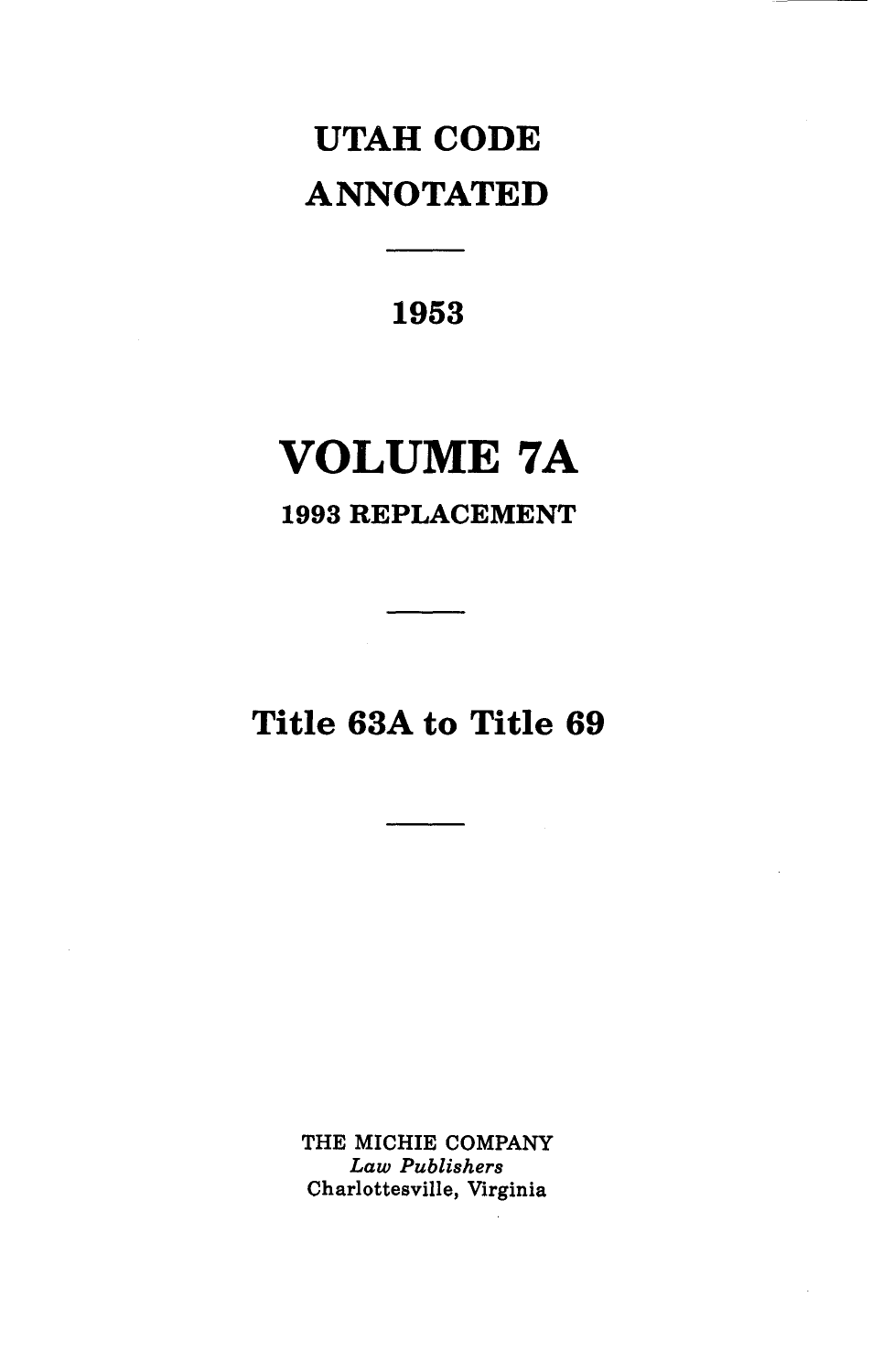## **TABLE OF CONTENTS**

| Page |
|------|
|      |
|      |
|      |
|      |
| 66   |
|      |
|      |
|      |
|      |
|      |
|      |
|      |

 $\sim$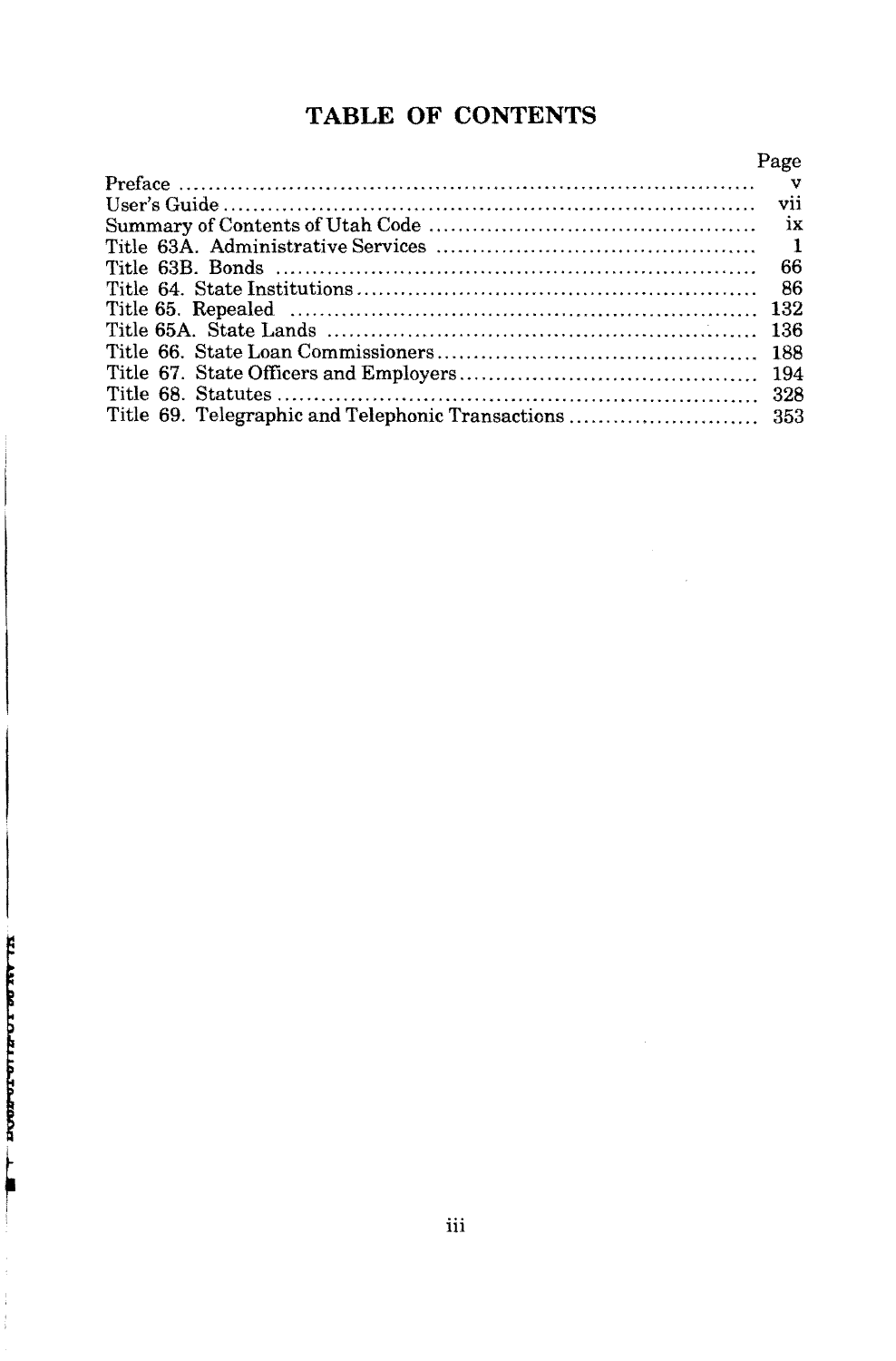## **TABLE OF CONTENTS**

| Page |
|------|
|      |
|      |
|      |
|      |
| 66   |
|      |
|      |
|      |
|      |
|      |
|      |
|      |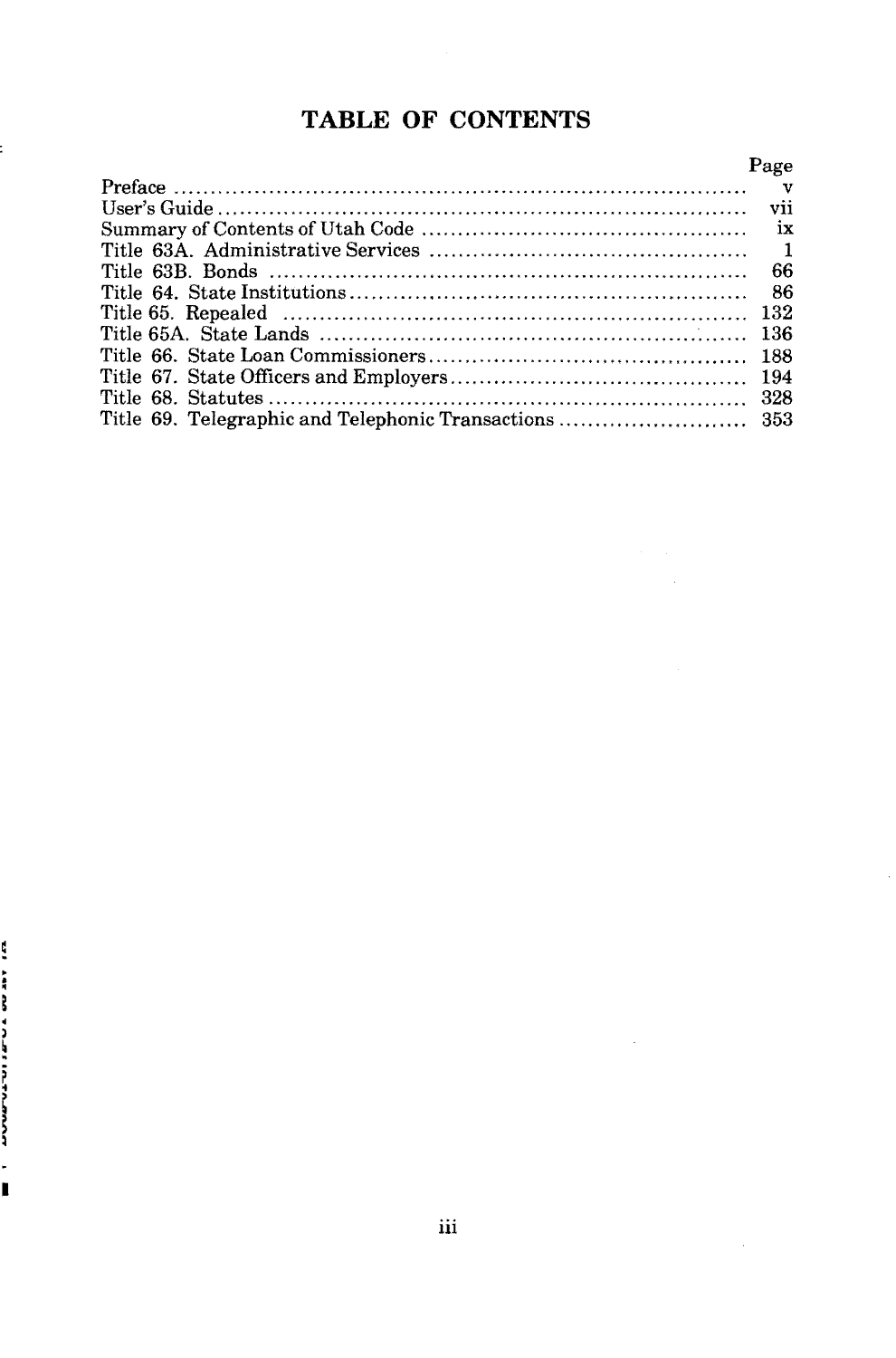#### **PREFACE**

This 1993 volume replaces the 1986 edition of Volume 7A, Part II and Titles 63A and 63B in the 1993 Cumulative Supplement to Volume 7A, Part I. It includes legislation through the 1993 Second Special Session.

This volume contains notes to the following sources:

Pacific Reporter, 2d Series, through 856 P.2d 460. Supreme Court Reporter, through 113 S. Ct. 3070. Federal Reporter, 2d Series, through 998 F.2d 1581. Federal Supplement, through 825 F. Supp. 1101. Federal Rules Decisions, through 149 F.R.D. 367. Bankruptcy Reporter, through 155 Bankr. 19;

and annotations from all decisions of the Utah Supreme Court and Utah Court of Appeals filed as of September 23, 1993.

The annotations include references to the Utah Law Review, the Brigham Young University Law Review, Journal of Contemporary Law, Journal of Energy, Natural Resources and Environmental Law, American Jurisprudence, Second Series (Am. Jur. 2d), American Law Reports, Third, Fourth, and Fifth Series (A.L.R.3d, 4th, and 5th) and Federal (A.L.R. Fed.), and Corpus Juris Secundum (C.J.S.). These and other helpful notes and references have been reviewed, updated, and relocated where necessary. Cross-reference notes directing the user to statutory material of similar and/or related subject matter located elsewhere in the Code are also provided.

The Michie Company

November 1993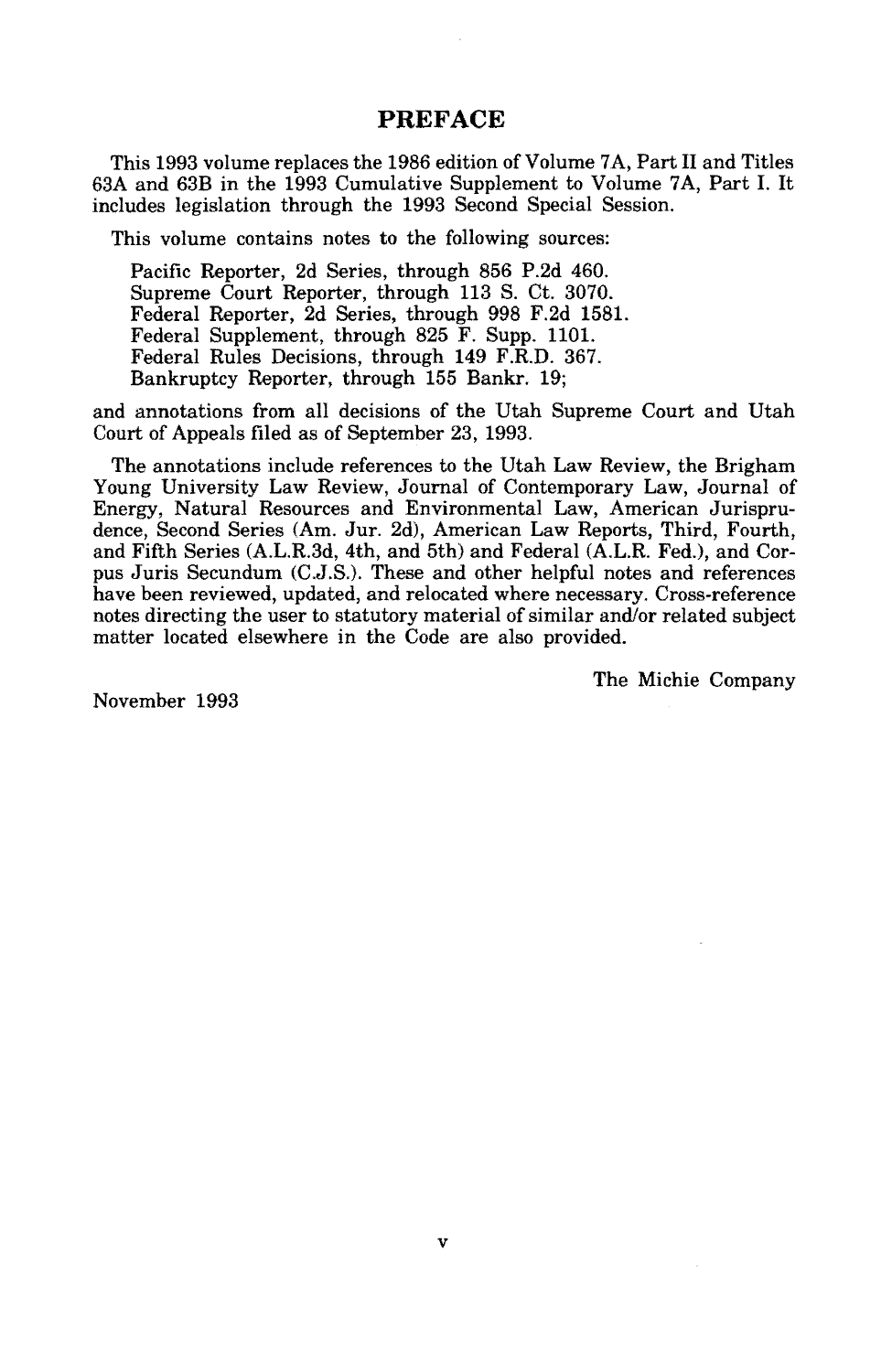### **USER'S GUIDE**

In order to assist both lawyers and non-lawyers in obtaining the maximum benefit from the Utah Code Annotated, a User's Guide containing comments and information on the many features found within the code has been included in Utah Code Annotated Volume lA.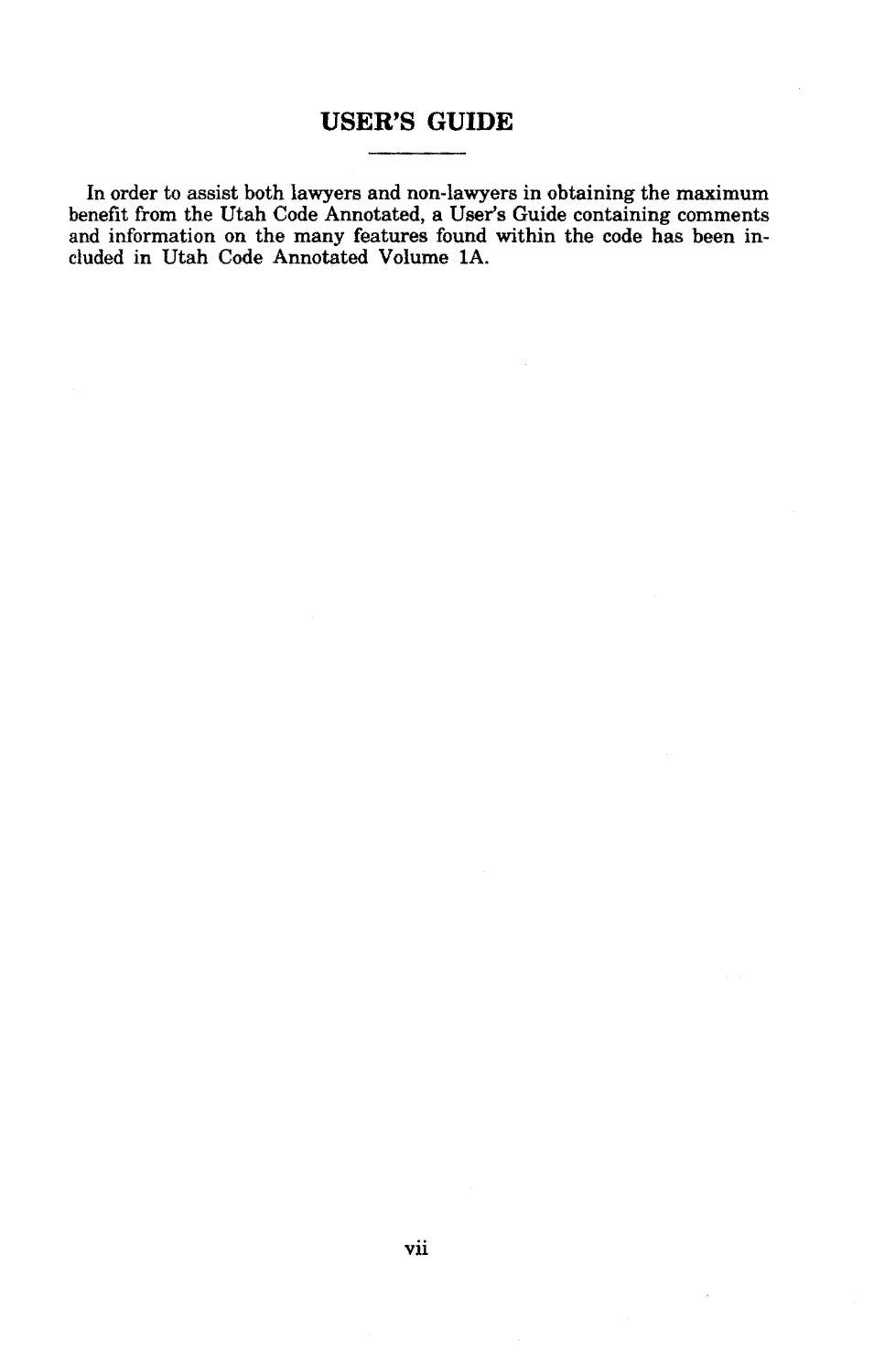## **SUMMARY OF CONTENTS**

### **UTAH CODE ANNOTATED 1953**

#### VOLUME lA

Declaration of Independence.

Constitution of the United States of America.

Laws of the United States in Relation to the Authentication of Legislative Acts, Judicial Proceedings, and Other Records.

Organic Act of the Territory of Utah. Enabling Act.

Admission of Utah as a State.

Constitution of Utah.

#### VOLUME lB

#### **TITLE**

- 1. Repealed.<br>2. Aeronauti
- 2. Aeronautics.<br>3. Agricultural
- 3. Agricultural Cooperative Associations.
- 4. Utah Agricultural Code.
- 5. Repealed.<br>6. Assignme
- 6. Assignment for Benefit of Creditors.<br>7. Financial Institutions.
- Financial Institutions.

#### VOLUME 2A

- 8. Cemeteries.<br>9. Community
- 9. Community and Economic Development.<br>10. Cities and Towns.
- 10. Cities and Towns.<br>11. Cities. Counties an
- 11. Cities, Counties and Local Taxing Units.<br>12. Collection Agencies.
- 12. Collection Agencies.<br>13. Commerce and Trad
- 13. Commerce and Trade.<br>14. Contractors' Bonds.
- 14. Contractors' Bonds.<br>15. Contracts and Oblis
- Contracts and Obligations in General.

#### VOLUME 2B

- 16. Corporations.<br>17. Counties.
- Counties.

#### VOLUME 2C

17A. Special Districts.

#### VOLUME 3A

- 18. Dogs.<br>19. Envir
- 19. Environmental Quality Code.<br>20. Elections.
- 20. Elections.<br>20A. Election (
- Election Code.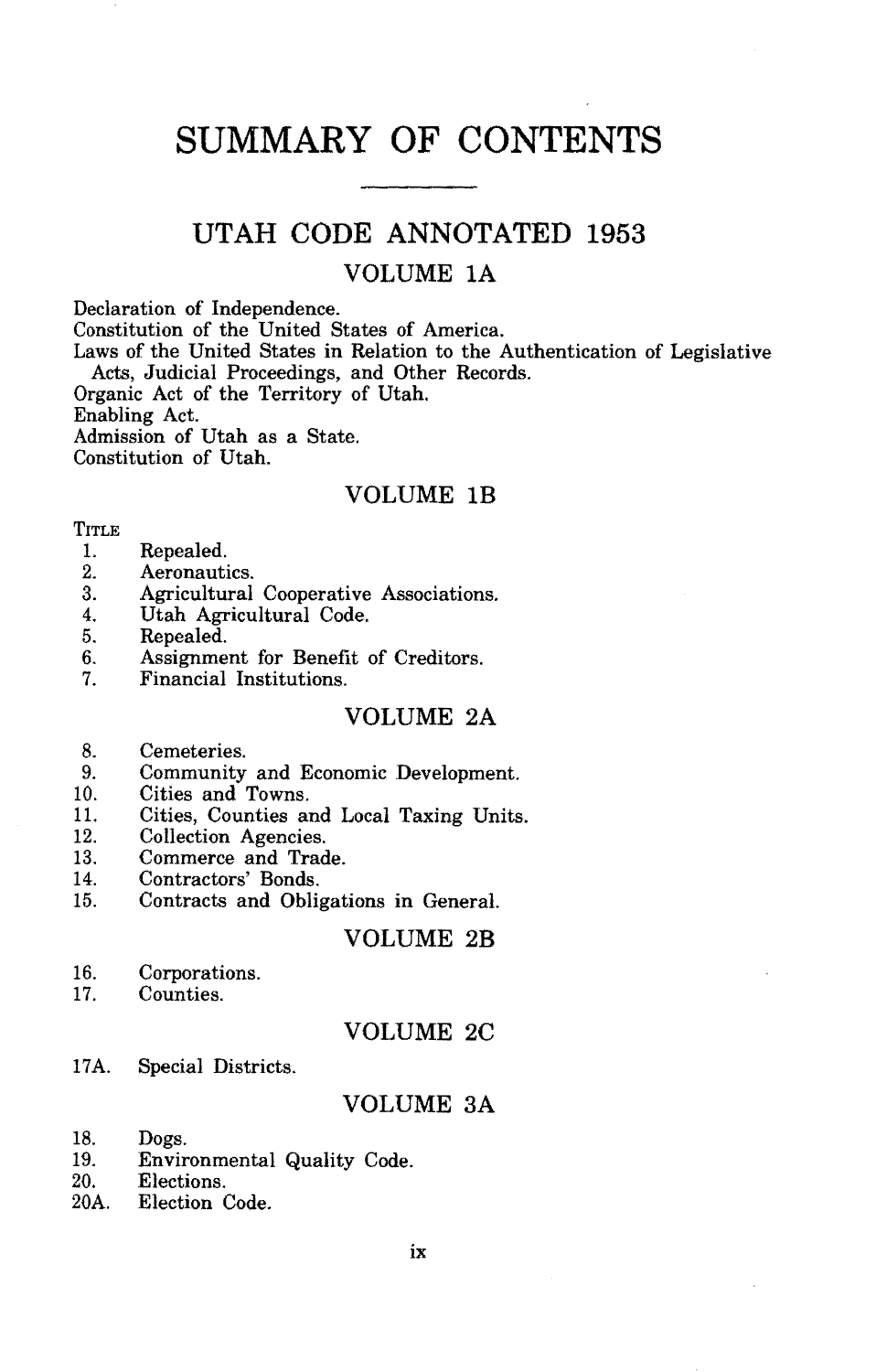TITLE<br>21.

- 21. Fees.<br>22. Fiduc
- 22. Fiduciaries and Trusts.<br>23. Fish and Game.
- 23. Fish and Game.<br>24. Repealed.
- Repealed.

#### VOLUME 3B

- 25. Fraud.
- 
- 26. Health Code.<br>26A. Local Health 26A. Local Health Departments.<br>27. Highways.
- 27. Highways.<br>28. Repealed.
- 28. Repealed.<br>29. Hotels and
- 29. Hotels and Hotel Keepers.<br>30. Husband and Wife.
- 30. Husband and **Wife.**

#### VOLUME 4A

- 31. Repealed.<br>31A. Insurance
- 31A. Insurance Code.
- 
- 32. Repealed.<br>32A. Alcoholic 32A. Alcoholic Beverages.<br>33. Investments.
- Investments.

#### VOLUME 4B

- 34. Labor in General.<br>35. Labor Industria
- 35. Labor Industrial Commission.<br>36. Legislature.
- 36. Legislature.<br>37. Libraries [R
- Libraries [Renumbered].
- 38. Liens.

#### VOLUME 5A

- 39. Militia and Armories.<br>40. Mines and Mining.
- Mines and Mining.
- 41. Motor Vehicles.<br>42. Names.
- 42. Names.<br>43. Negotia
- 43. Negotiable Certificates.<br>44. Repealed.
- 44. Repealed.<br>45. Newspape
- 45. Newspapers and Radio Broadcasting.<br>46. Notaries Public and Commissioners o
- 46. Notaries Public and Commissioners of Deeds.

#### VOLUME 5B

- 47. Nuisances.<br>48. Partnershi
- 48. Partnership.
- 49. Pensions.
- 50. Pools and Trusts.<br>51. Public Funds and
- 51. Public Funds and Accounts.<br>52. Public Officers.
- 52. Public Officers.<br>53. Public Safety.
- 53. Public Safety.<br>53A. State System
- 53A. State System of Public Education.<br>53B. State System of Higher Education.
- 53B. State System of Higher Education.<br>53C. School and Institutional Trust Lan
- School and Institutional Trust Lands.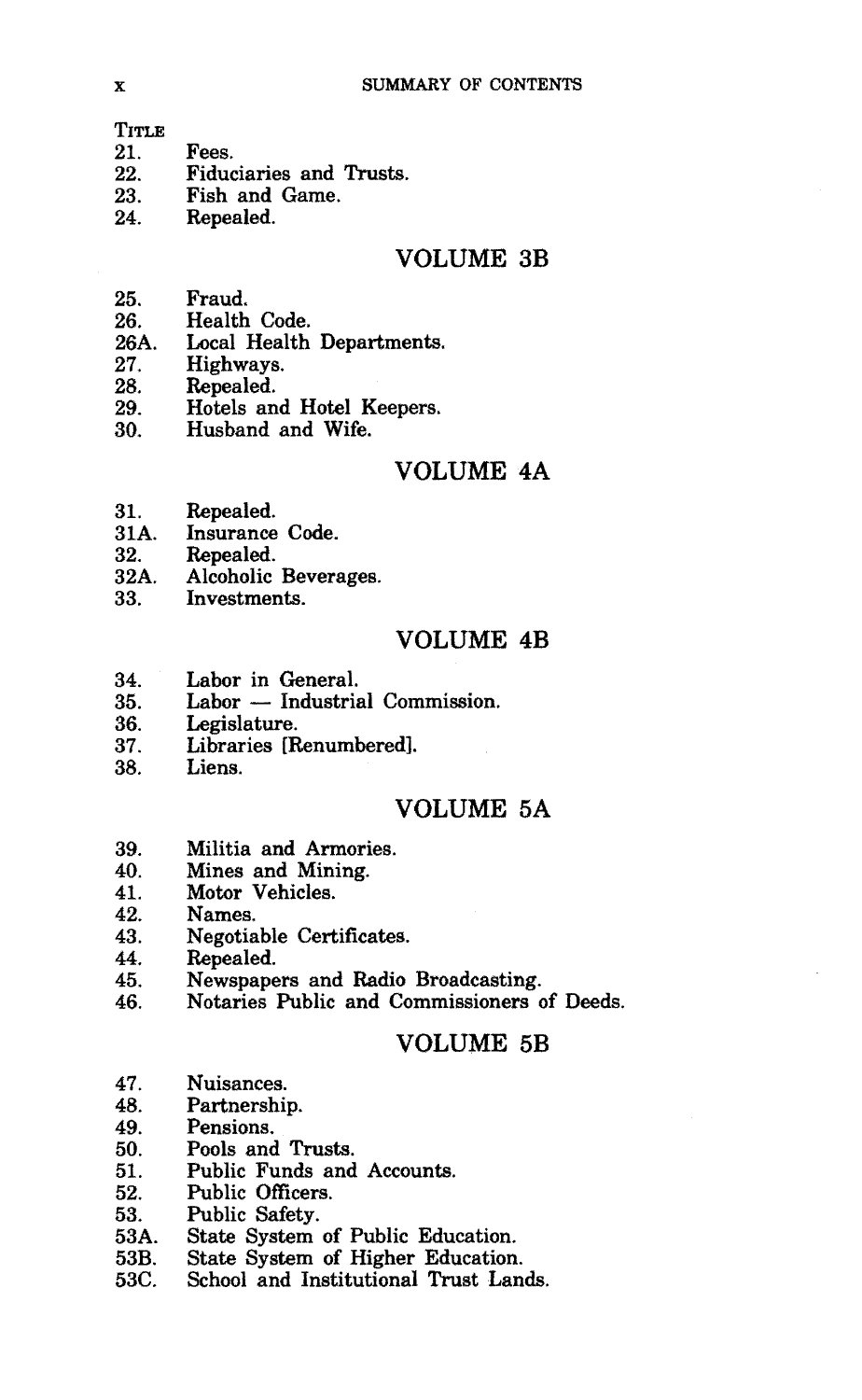#### VOLUME 6A

# TITLE<br>54

- 54. Public Utilities.<br>55. Public Welfare.
- 55. Public Welfare.<br>56. Railroads.
- 56. Railroads.
- 57. Real Estate.<br>58. Occupations
- 58. Occupations and Professions.<br>58A. Repealed.
- Repealed.

#### VOLUME 6B

59. Revenue and Taxation.

#### VOLUME 6C

- 60. Repealed.<br>61. Securities
- 61. Securities Division Real Estate Division.<br>62. Sports [Repumbered].
- 62. Sports [Renumbered].<br>62A. Human Services Code
- Human Services Code.

#### VOLUME 6D

63. State Affairs in General.

#### VOLUME 7A

- 63A. Administrative Services.<br>63B. Bonds.
- 63B. Bonds.
- 64. State Institutions.<br>65. Repealed.
- 65. Repealed.<br>65A. State Lan
- 65A. State Lands.
- 66. State Loan Commissioners.<br>67. State Officers and Employe
- 67. State Officers and Employees.<br>68. Statutes.
- 68. Statutes.
- Telegraphic and Telephonic Transactions.

#### VOLUME 7B

- 70. Trademarks and Trade Names.
- 70A. Uniform Commercial Code.
- 70B. Repealed.<br>70C. Utah Con
- 70C. Utah Consumer Credit Code.
- 70D. Mortgage Financing Regulation.
- 71. Veterans.<br>72. Repealed.
- Repealed.

#### VOLUME 7C

73. Water and Irrigation.

#### VOLUME *BA*

- 74. Repealed.<br>75. Uniform
- Uniform Probate Code.